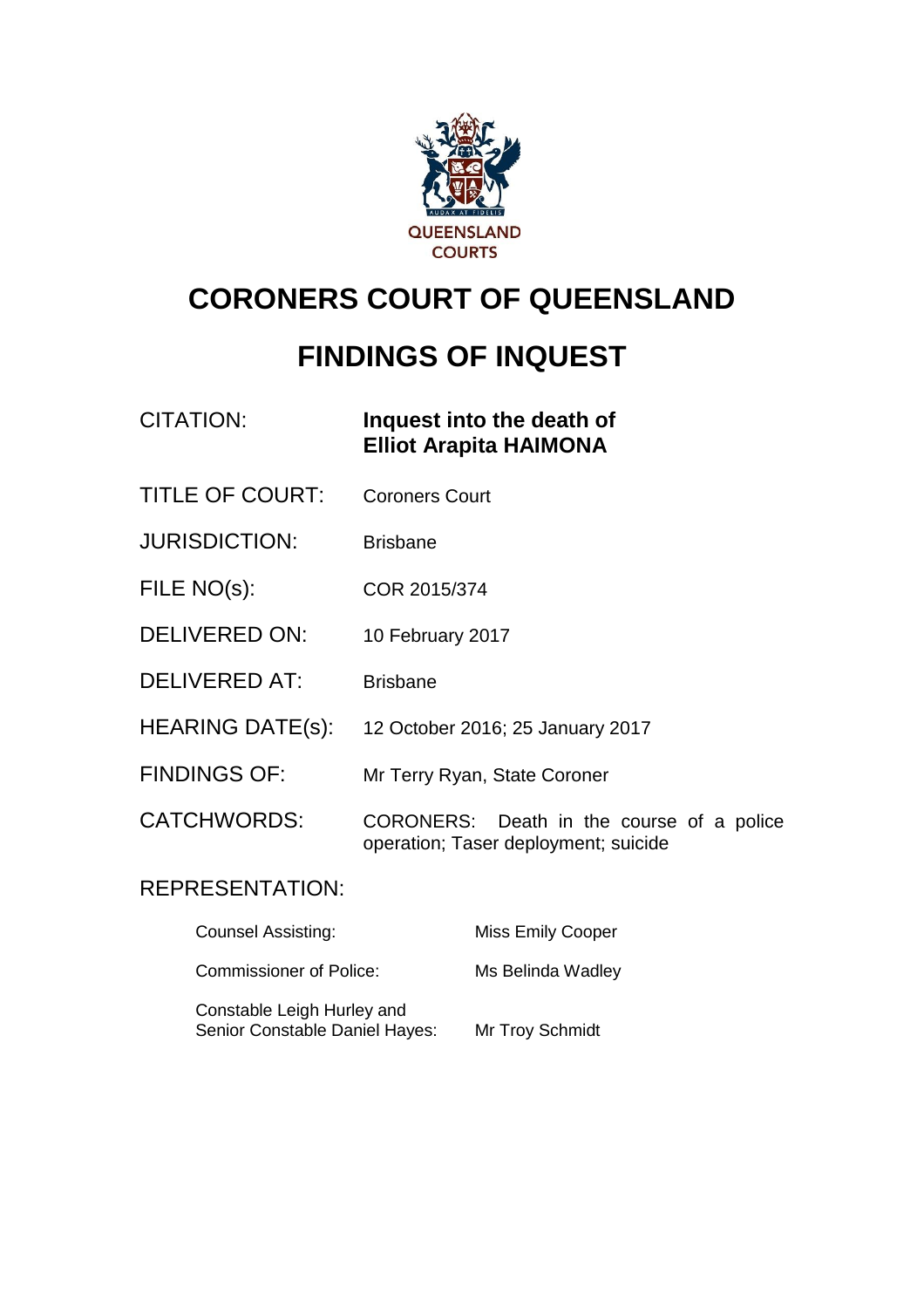# **Contents**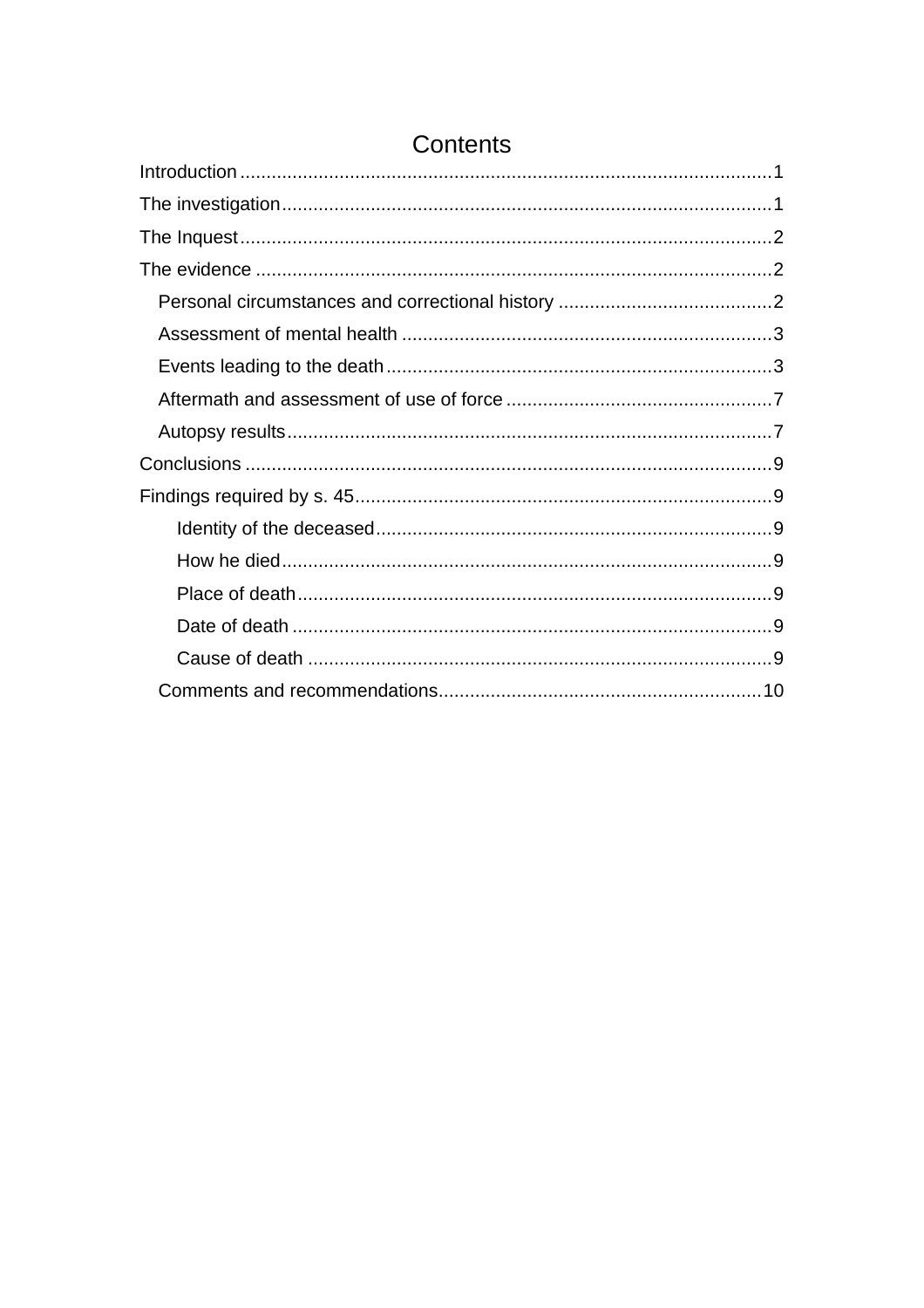## <span id="page-2-0"></span>**Introduction**

- 1. Elliot Haimona was 23 years of age. Late on 27 January 2015 he suffered self-inflicted injuries that resulted in his death in the early hours of the following morning.
- 2. Mr Haimona was visiting a friend at a Surfers Paradise motel complex. In a sudden and unexpected departure from his relaxed demeanour earlier in the evening, Mr Haimona refused an invitation to leave shortly before midnight, and began stabbing himself in the head and neck.
- 3. The Queensland Police Service was called to address. Upon arrival officers found Mr Haimona continuing to stab himself. He stopped only after he was tasered and physically restrained. The injuries he had suffered by this time were such that he could not be saved, despite the prompt arrival of paramedics.
- 4. These findings:
	- confirm the identity of the deceased person, how he died, and the time, place and medical cause of his death;
	- consider whether any third party contributed to his death; and
	- consider the adequacy of the QPS investigation into the death, as QPS officers were present and restrained Mr Haimona shortly before his death.

### <span id="page-2-1"></span>**The investigation**

- 5. As the death occurred in the course of police operations, the investigation into the circumstances leading to Mr Haimona's death was conducted by Detective Sergeant Jeffrey Gillam from the Queensland Police Service, Ethical Standards Command (ESC), Internal Investigations Group (IIG).
- 6. After being notified of Mr Haimona's death, the ESC was tasked to attend and an investigation ensued. The investigation was informed by statements and recorded interviews with:
	- police officers involved;
	- attending Queensland Ambulance Service (QAS) staff;
	- the other persons inside the residence in the lead up to the death;
	- neighbours of the residence; and
	- Mr Haimona's next of kin.
- 7. Relevant sections of the QPS Operational Procedures Manual were examined. Forensic analysis was conducted and photographs were taken. All of the police investigation material was tendered at the inquest.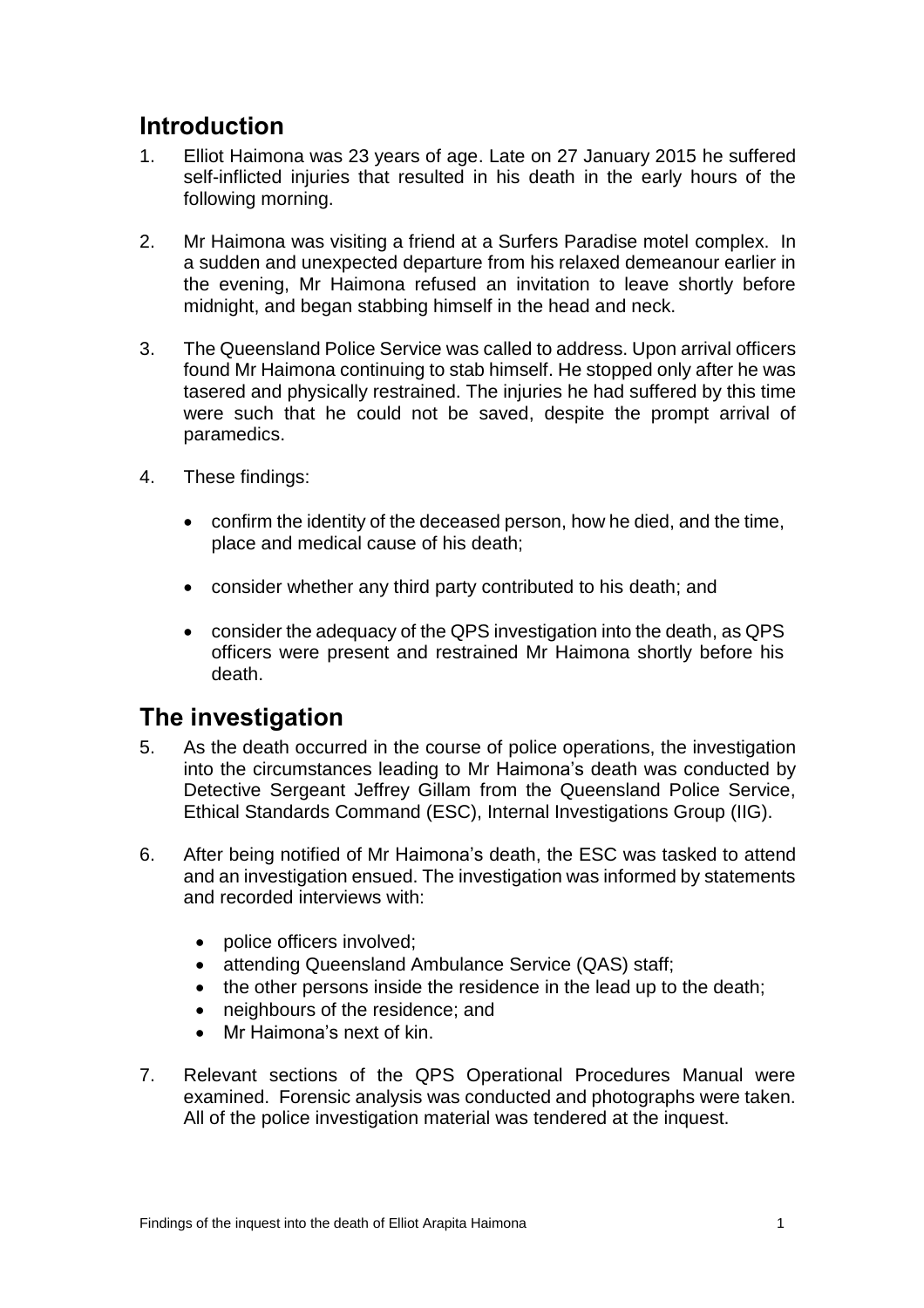- 8. A full internal autopsy examination, with associated testing, was conducted by experienced Forensic Pathologist, Dr Dianne Little. Further photographs were taken during this examination.
- 9. I am satisfied that the investigation was thoroughly and professionally conducted and that all relevant material was accessed.

### <span id="page-3-0"></span>**The Inquest**

- 10. An inquest was held in Brisbane on 25 January 2017. All of the statements, records of interview, medical records, photographs and materials gathered during the investigation were tendered at the inquest.
- 11. I accepted the submission from counsel assisting at the pre-inquest conference, Mr Johns, that all relevant evidence be tendered and that oral evidence be heard from the investigating officer, Detective Sergeant Gillam, the attending police officers, and Selwyn Yorke (the occupant of the motel unit where the events leading to Mr Haimona's death took place).
- 12. I consider that the evidence tendered in addition to the oral evidence from these witnesses (except for Mr Yorke) was sufficient for me to make the requisite findings.

# <span id="page-3-1"></span>**The evidence**

#### <span id="page-3-2"></span>*Personal circumstances and correctional history*

- 13. Mr Haimona was born in Whakatane, New Zealand on 21 September 1991. He is survived by his mother, Brenda, and his younger brother. Mr Haimona had arrived in Australia in 2009 shortly after the apparent suicide of his younger sister. I extend my condolences to Mr Haimona's mother, brother and family.
- 14. Mr Haimona appears to have stayed in and around Surfers Paradise after arriving in Australia. It is likely that he was homeless for most of this time. He was living on the streets in the two years prior to his death. During that period he regularly spoke about his circumstances with Reverend Jonathon Brook, the coordinator of the Crisis Service operated by the Surfers Paradise Anglican Church.
- 15. Mr Haimona would often attend the church's drop in centre to use the facilities, get meals, socialise and occasionally obtain transport to seek medical care. Volunteers at the church attempted to help Mr Haimona to find employment, organising appointments and job interviews for him. However, Mr Haimona consistently failed to attend appointments arranged for him.
- 16. Reverend Brook, a former psychiatric nurse, considered Mr Haimona may have been suffering from depression. However, he had not observed him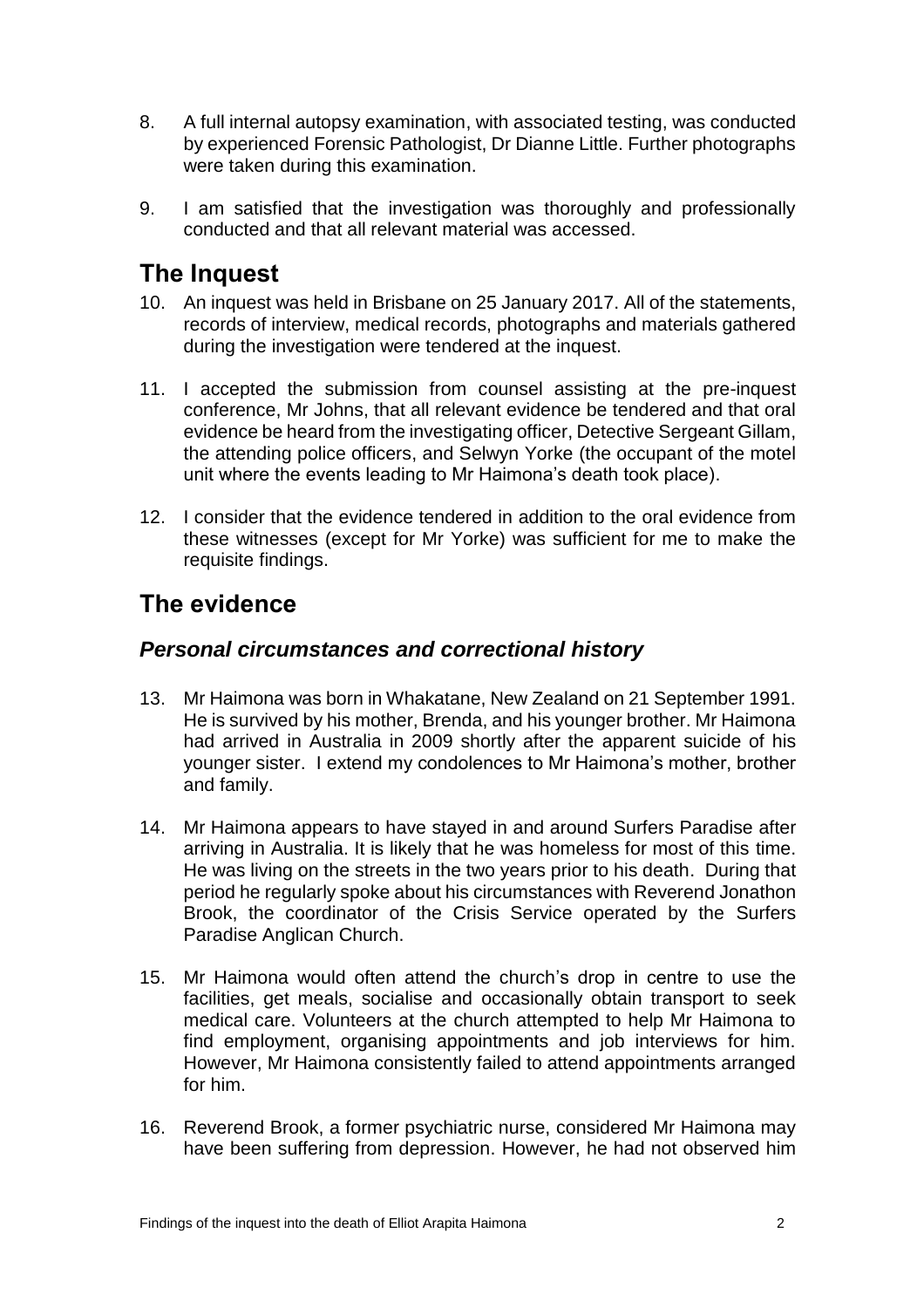suffering from psychosis or any other condition warranting referral for a mental health assessment.

- 17. The police investigation revealed that Mr Haimona used drugs and consumed alcohol on a social basis. His criminal history was relatively minor, including street offences for public nuisance and contravening directions of police.
- 18. Police investigations revealed that Mr Haimona had formed a relationship with a woman (Ms S) approximately 8 weeks before his death. He had met Ms S socially in Surfers Paradise, and information provided to police suggested that Mr Haimona had initially been able to hide from her the fact that he was homeless and unemployed. Mr Haimona had led Ms S to believe that he was employed in the finance industry and resided in Merrimac.
- 19. On 15 January 2015, Mr Haimona overheard a telephone conversation between Ms S and a friend, in which Ms S expressed concerns about the veracity of the information provided to her by Mr Haimona. She also queried him directly about his apparent lack of employment and accommodation. Mr Haimona ended the relationship shortly after this phone call, and Ms S had no further contact with Mr Haimona.
- 20. Due to his transient lifestyle, the investigating police were able to ascertain very little about his movements between 15 January 2015 and his death on 28 January 2015.

### <span id="page-4-0"></span>*Assessment of mental health*

- 21. The police investigation established that Mr Haimona had very limited medical history recorded with Queensland Health. The records from the Gold Coast University Hospital (GCUH) were tendered, and showed three presentations to the emergency department for various minor, physical injuries.
- 22. The records suggest that he had no mental health issues or other chronic illness.

#### <span id="page-4-1"></span>*Events leading to the death*

- 23. Selwyn Yorke was the last to see Mr Haimona. He gave a statement to police, which was tendered to the inquest. He confirmed that he had known Mr Haimona for about 15 months, having met him through the St John's Anglican Church at Surfers Paradise*.* Although a summons was issued requiring that Mr Yorke attend at the inquest to give evidence, it could not be served as he could not be located.
- 24. Mr Yorke recalled that Mr Haimona came around to his unit at the Surfers Paradise Motor Inn, just after 6:00pm on 27 January 2015. Mr Haimona's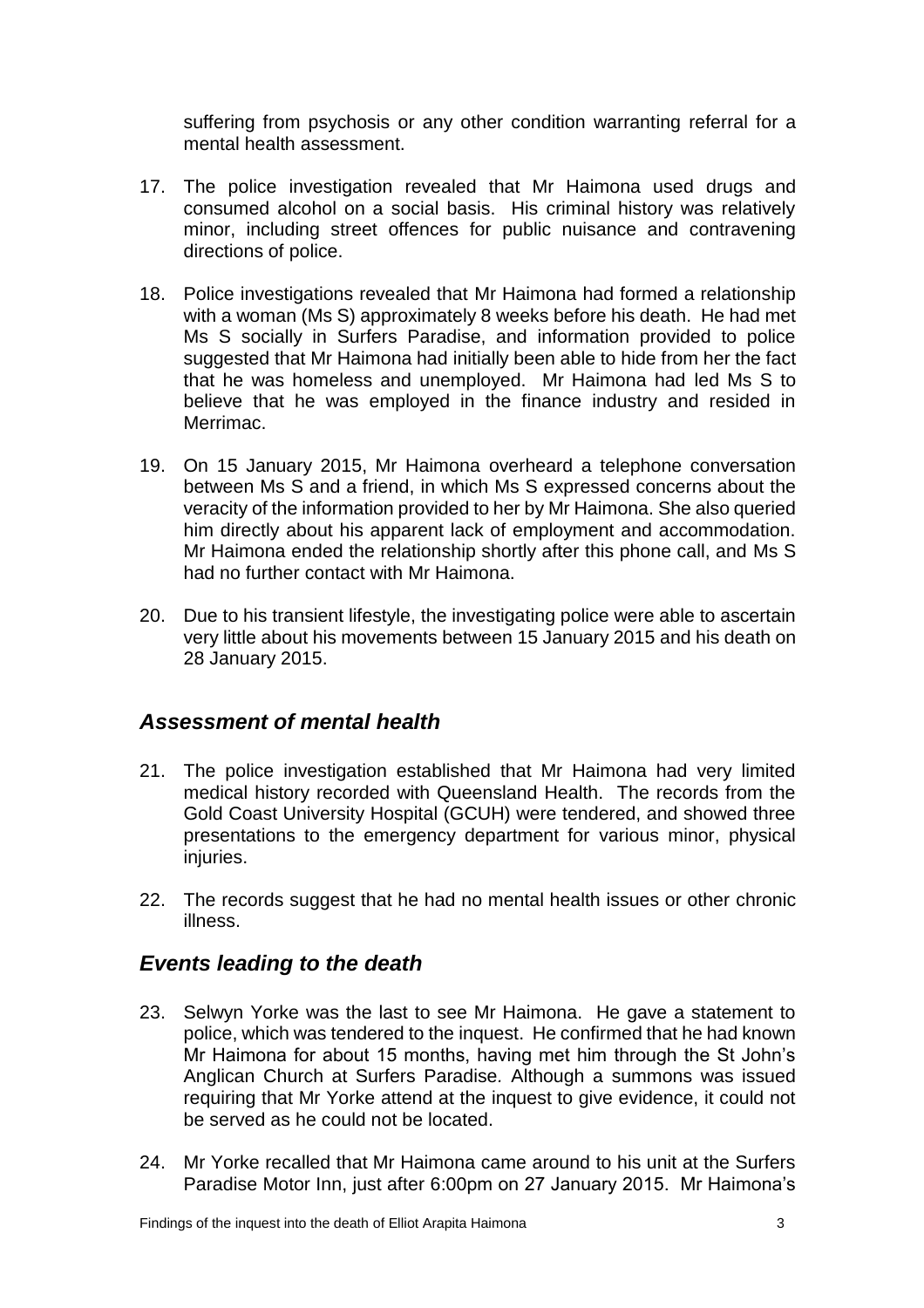visit was unannounced. Mr Yorke poured him a small glass of beer, and Mr Haimona told him about the weekend he had just enjoyed at Tweed Heads.

- 25. Mr Yorke told police that at around 7:00pm the two men shared a cannabis cigarette. They then shared another one about an hour or so later. David Gammon came around at about this time, and stayed for about 20-30 minutes. Mr Gammon also knew Mr Haimona and Mr Yorke through the church and lived in one of the adjoining units. Mr Gammon said that both men appeared fine to him, and did not appear to be affected by drugs or alcohol. He did not detect any bad feeling or arguments between the men. Mr Gammon left the unit at around 9:00pm and left for a friend's home. He did not return home until 6:30am.<sup>1</sup>
- 26. Mr Yorke reported that Mr Haimona spoke about a girlfriend, and his plans of marrying her someday. He recalled that Mr Haimona seemed to be in a good mood while he was talking about his girlfriend.
- 27. At about 11:00pm, Mr Yorke started to feel tired and told Mr Haimona it was "*time for him to head off*".<sup>2</sup> Mr Yorke got the impression that Mr Haimona did not really want to leave, so he let him stay a bit longer. At about 11:30pm, Mr Yorke recalled standing at the door and saying to Mr Haimona "*Come on Bro, I've had enough it's time to go."<sup>3</sup>* Mr Haimona walked outside, such that Mr Yorke thought he was leaving. Mr Haimona then walked back inside and said, "*I might just get a drink."<sup>4</sup>*
- 28. Mr Haimona walked into the kitchen and had a glass of water from the tap. Mr Yorke repeated that it was time for him to go. Mr Haimona then proceeded to walk out again, but stopped, turned, and walked back into the kitchen. He grabbed a steak knife from a plastic jug on the bench, and while looking at Mr Yorke, stabbed himself three times to the right side of the head with the knife.
- 29. Mr Yorke ran into the bathroom to get a towel. When he returned, Mr Yorke saw a stab wound to Mr Haimona's neck, with blood spurting out. Mr Yorke pushed the towel onto Mr Haimona's neck, and the side of his head. Some degree of a struggle ensued, during which Mr Yorke tried to give Mr Haimona assistance with the towel. During the struggle, the knife moved towards Mr Yorke, and he subsequently went out to the front of the unit to call an ambulance.
- 30. Once outside, Mr Yorke realised he did not have his phone with him. He went back inside the unit. He saw Mr Haimona standing near the fridge in the kitchen. He was puncturing himself with the knife, stabbing his body and neck. Mr Yorke grabbed his phone, and ran back outside to call 000. The CAD data shows that this call was placed at 11:57pm.

 $\overline{a}$ 

<sup>&</sup>lt;sup>1</sup> Exhibit B1

<sup>2</sup> Exhibit B7, paragraph 8.

<sup>3</sup> Ibid.

<sup>4</sup> Exhibit B7, paragraph 9.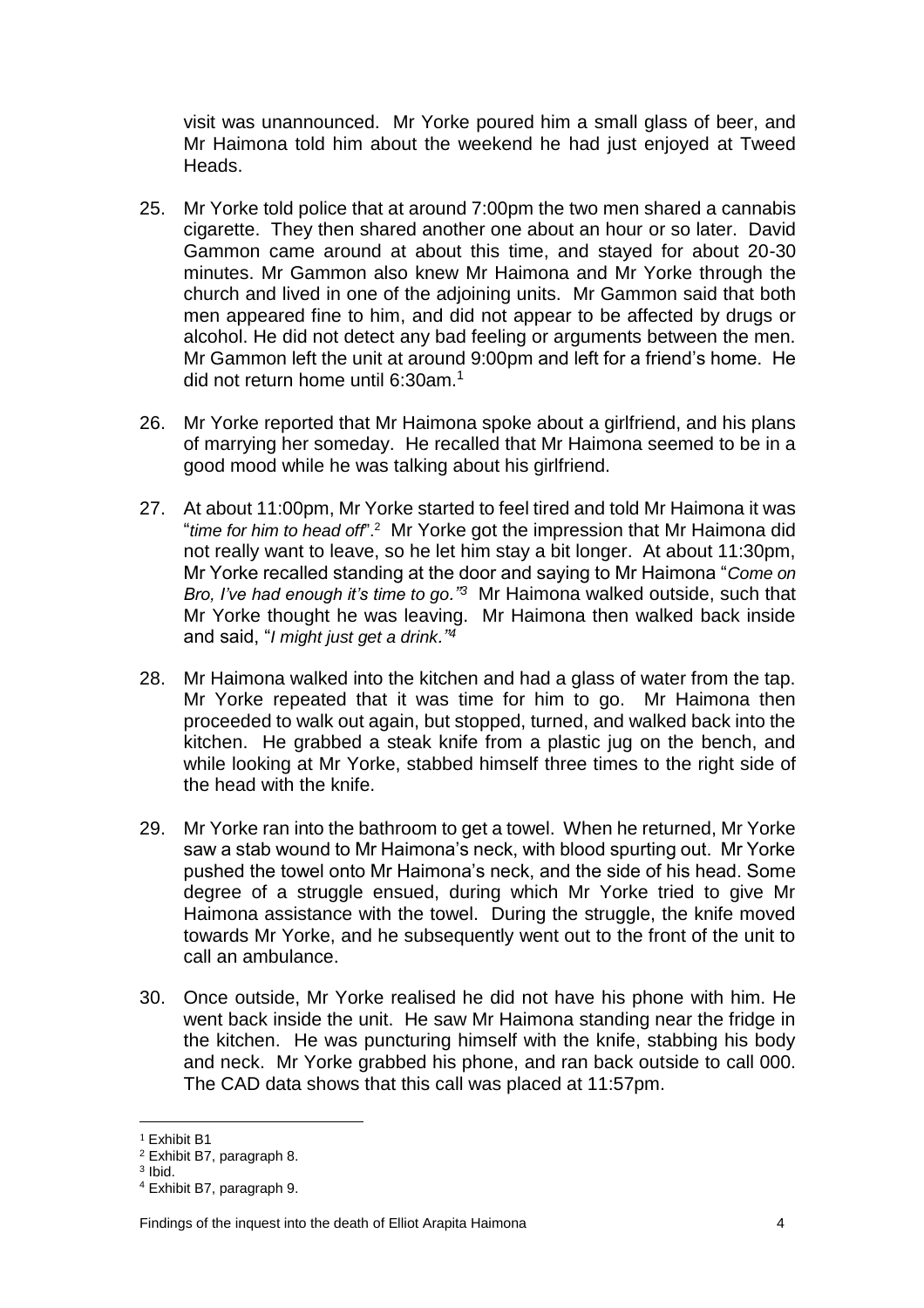- 31. A first response crew including Senior Constable Daniel Hayes, Constable Leigh Hurley and Constable Robert Sokolinski were dispatched, and they arrived on scene by 12:03am. The QAS arrived shortly after at 12:08am.
- 32. Senior Constable Hayes and Constable Hurley gave evidence at the inquest. Both officers confirmed that they had no knowledge of Mr Haimona prior to this incident, but that they were familiar with the block of units, having attended there previously in relation to other matters.
- 33. Senior Constable Hayes joined the QPS in 2009. At the time of Mr Haimona's death he was rostered to work as custody manager from 10:00pm to 6:00am over a period of seven nights. He went to assist with this job as there was no one in custody at the relevant time.
- 34. Senior Constable Hayes recalled that it was just before midnight, that he was at Broadbeach station, and his colleagues received a call from VKR Police Communications requesting their attendance at a Code 2 priority job. They were informed it was a self-harming incident.
- 35. Senior Constable Hayes left the station in company with Constable Hurley and Constable Sokolinski and proceeded straight to the incident. Their call sign was GC830. Senior Constable Hayes was the senior officer in this crew. On route to the job, the crew were advised that a male person was stabbing himself.
- 36. Upon arrival at the scene, Senior Constable Hayes could see a male person pacing around talking on his mobile phone at the unit block. This person was later identified to be Mr Yorke. Senior Constable Hayes noted that Mr Yorke appeared to be hysterical and in shock. He observed blood on Mr Yorke's board shorts and torso. Mr Yorke indicated to Senior Constable Hayes he had smoked some pot with the deceased during the night and they had also consumed some liquor.
- 37. Constable Hurley was the first officer inside the unit, followed by Constable Sokolinski and Senior Constable Hayes. Senior Constable Hayes activated his body worn video recorder which was mounted on his load bearing vest. I have had regard to that footage in preparing these findings.
- 38. Constable Hurley's evidence was that when he entered the unit blood splatter was evident over the walls and curtains. He saw Mr Haimona at the end of the bed sitting upright on the floor and holding a knife.
- 39. Senior Constable Hayes drew his Taser, and he explained in his evidence that this was due to information received that Mr Haimona was armed with a knife. He said that in his assessment of threats the knife was the most obvious risk. Constable Hurley unclipped his firearm and drew it up a small way out of the holster in case Mr Haimona came at them with the knife.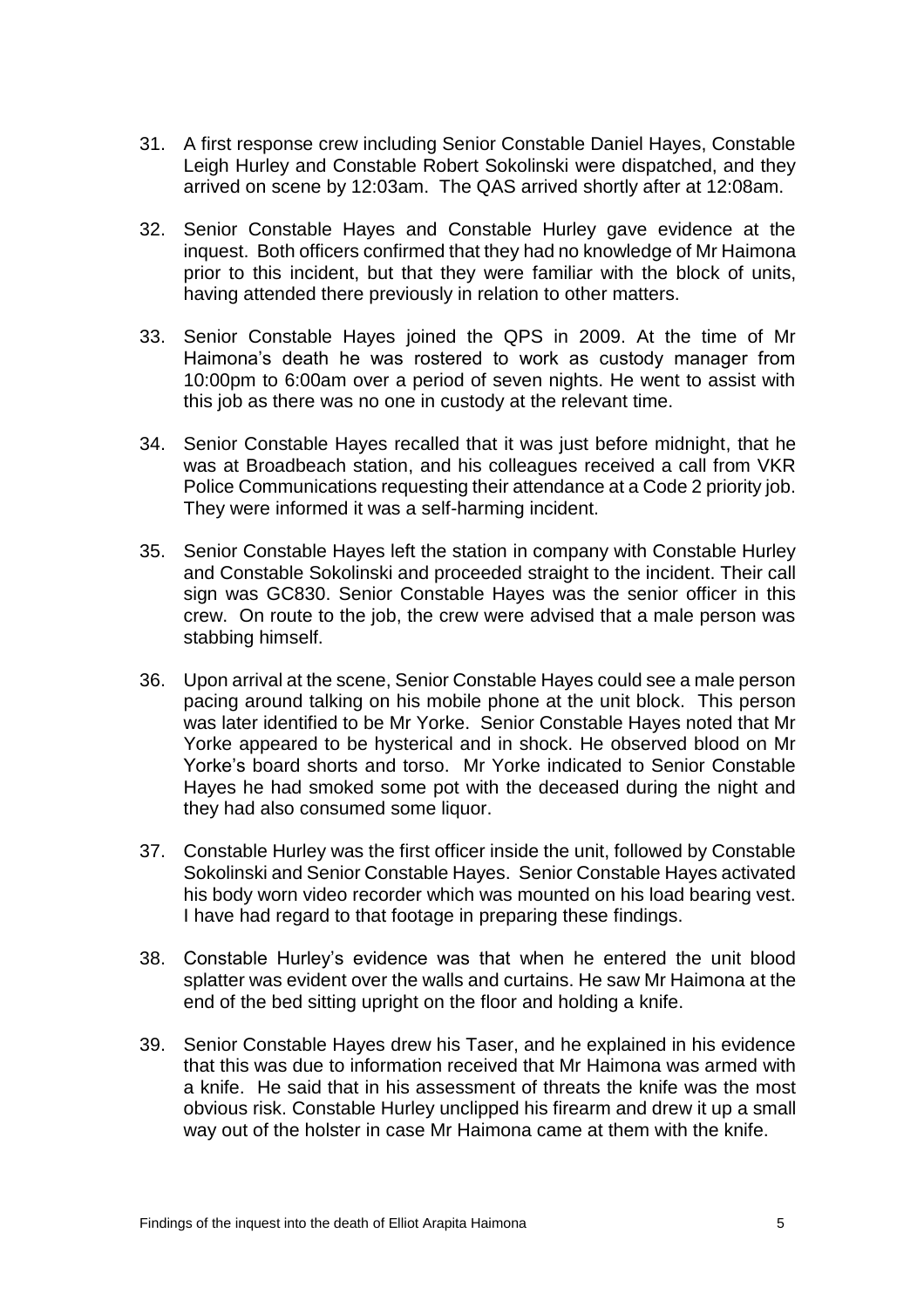- 40. Constable Hurley repeatedly called out to Mr Haimona to "drop the knife', as did Senior Constable Hayes. Senior Constable Hayes stood up on the bed to obtain a better vantage point. Senior Constable Hayes observed Mr Haimona on the ground on the far side of the bed. Senior Constable Hayes asked Mr Haimona 'what's your name?'. Mr Haimona looked blankly back at him and resumed stabbing himself in the neck with the knife another two or three times.
- 41. Senior Constable Hayes can be heard on the body worn camera footage to call out "this is a Taser don't move, Taser Taser Taser". After he deployed his Taser, Mr Haimona dropped the knife. Senior Constable Hayes was of the impression that one Taser probe struck Mr Haimona in the shoulder, and the second probe in his torso. Senior Constable Hayes instructed Constable Hurley to handcuff Mr Haimona. Constable Hurley then proceeded to try to place gloves on for protection before doing so.
- 42. As Constable Hurley retrieved his handcuffs, the five second Taser cycle lapsed. As a result, Mr Haimona regained movement and began to reach for the knife. Senior Constable Hayes again instructed Mr Haimona not to move.
- 43. Senior Constable Hayes' evidence was that as he was concerned for Constable Hurley's safety, he activated his Taser again, giving Mr Haimona another five second cycle. The second activation resulted in Mr Haimona being incapacitated, enabling Constable Hurley to restrain and handcuff him safely. Constable Hurley then kicked the knife under the bed.
- 44. Senior Constable Hayes then provided a situational report to Police communications that a Taser has been deployed. Constable Hurley commenced providing first aid as it appeared that Mr Haimona was unresponsive. Constable Hurley's evidence was that he attempted to apply pressure to Mr Haimona's neck but there were too many wounds to stem the blood flow. He said that it had the texture of a cheese grater. He was actively monitoring Mr Haimona's breathing and pulse and then started chest compressions.
- 45. A second police crew from Broadbeach arrived to assist. Constable Hurley and others started moving furniture out of the way so that the QAS would have better access to Mr Haimona. Upon moving the bed, Senior Constable Hayes located a knife underneath it. A second knife was also located on the ground next to Mr Haimona. Senior Constable Hayes placed both knives on a table in the unit.
- 46. The QAS arrived on scene and commenced treatment. Mr Haimona was subsequently transferred to the GCUH where he was pronounced deceased at 01:15 hours on 28 January 2015.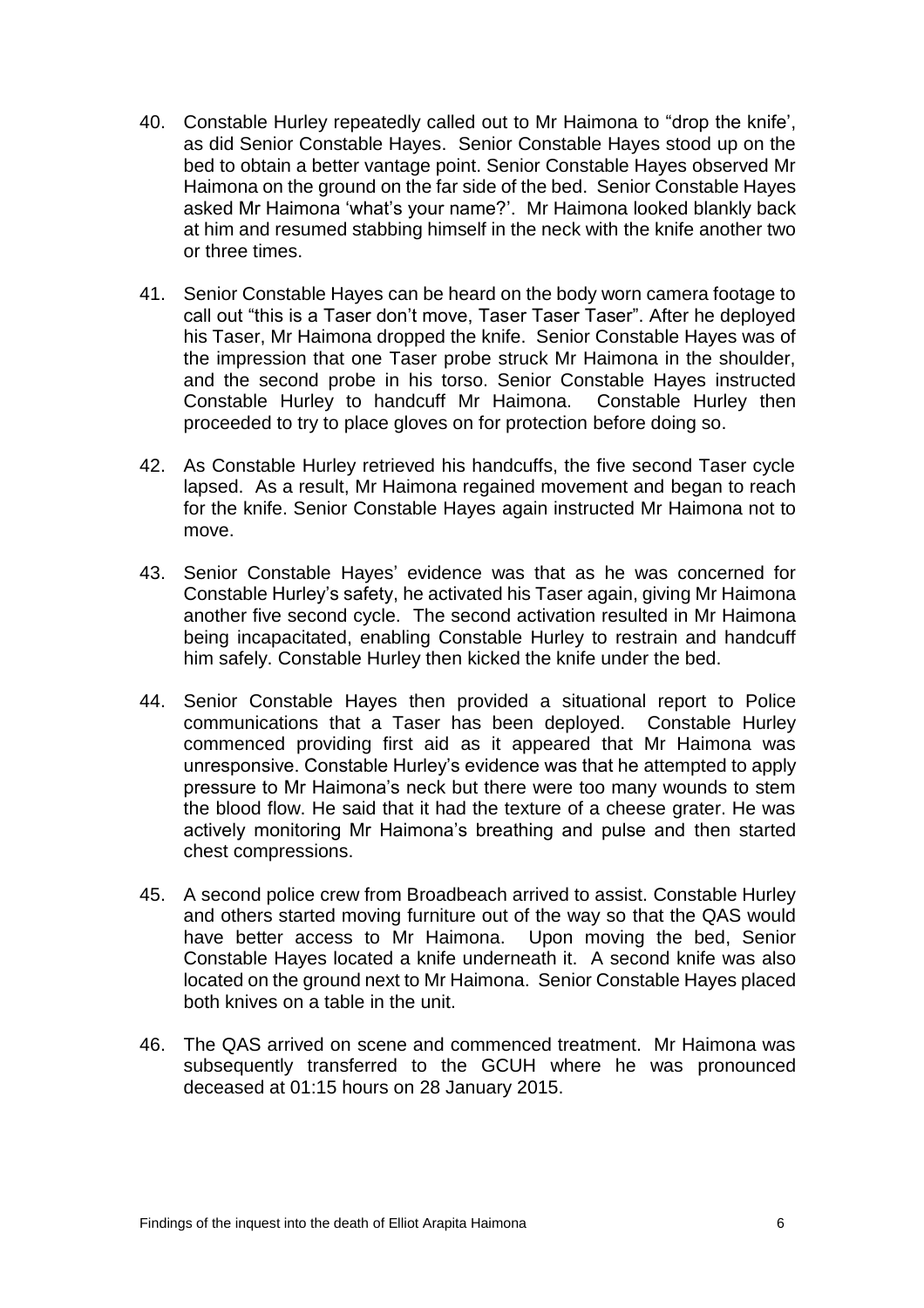### <span id="page-8-0"></span>*Aftermath and assessment of use of force*

- 47. The evidence at the inquest confirmed that a crime scene was established. The evidence of the responding officers was that they were separated after returning to the Surfers Paradise Police Station. Service issued accoutrements were also surrendered for examination, in particular the Taser deployed by Senior Constable Hayes. The data from this Taser was downloaded and tendered at the inquest. The body worn camera footage from Senior Constable Hayes and Constable Matthew Vidler was also retrieved and tendered at the inquest.
- 48. Senior Constable Hayes' evidence with respect to his use of the Taser was that when he first walked in to the unit, Mr Haimona was lying on his left shoulder, facing towards the front door. He was on his back by the time Senior Constable Hayes was on the bed with his Taser drawn.
- 49. Senior Constable Hayes explained his consideration of use of force options. He drew his Taser because of the presence of the knife. He did not consider his firearm to be appropriate, as he was the last police officer inside the unit, with other police officers in front of him. Senior Constable Hayes did not see Mr Haimona with the knife until such time as he was up on the bed. Mr Haimona was seen to be holding a knife over his chest with a firm grip. It looked like a standard kitchen knife or steak knife, about 150mm long.
- 50. Senior Constable Hayes recalled that the moment he asked Mr Haimona for his name, he started thrusting the knife into his own neck approximately two to three times. He did this with force, with the blade going in deep, almost to the handle.
- 51. Senior Constable Hayes confirmed that he had completed Taser training during the week before Mr Haimona's death, involving a very similar scenario. He had been trained not to deploy firearms in cases of self-harm. His approach was to use tactical communications and remain at a distance to minimise risks to officer safety.

### <span id="page-8-1"></span>*Autopsy results*

- 52. A full internal autopsy examination was conducted by experienced forensic pathologist Dr Dianne Little.<sup>5</sup>
- 53. Examination revealed the presence of a large number of stab wounds to Mr Haimona's head, neck and legs, as well as incised wounds to the face, left wrist and right calf. There were at least 57 stab wounds to the neck, which caused severe damage to the underlying soft tissues of the neck as well as fractures of the larynx and wounds in both the right and left jugular veins and the left common carotid artery.

 $\overline{a}$ 

<sup>5</sup> exhibit A4

Findings of the inquest into the death of Elliot Arapita Haimona 7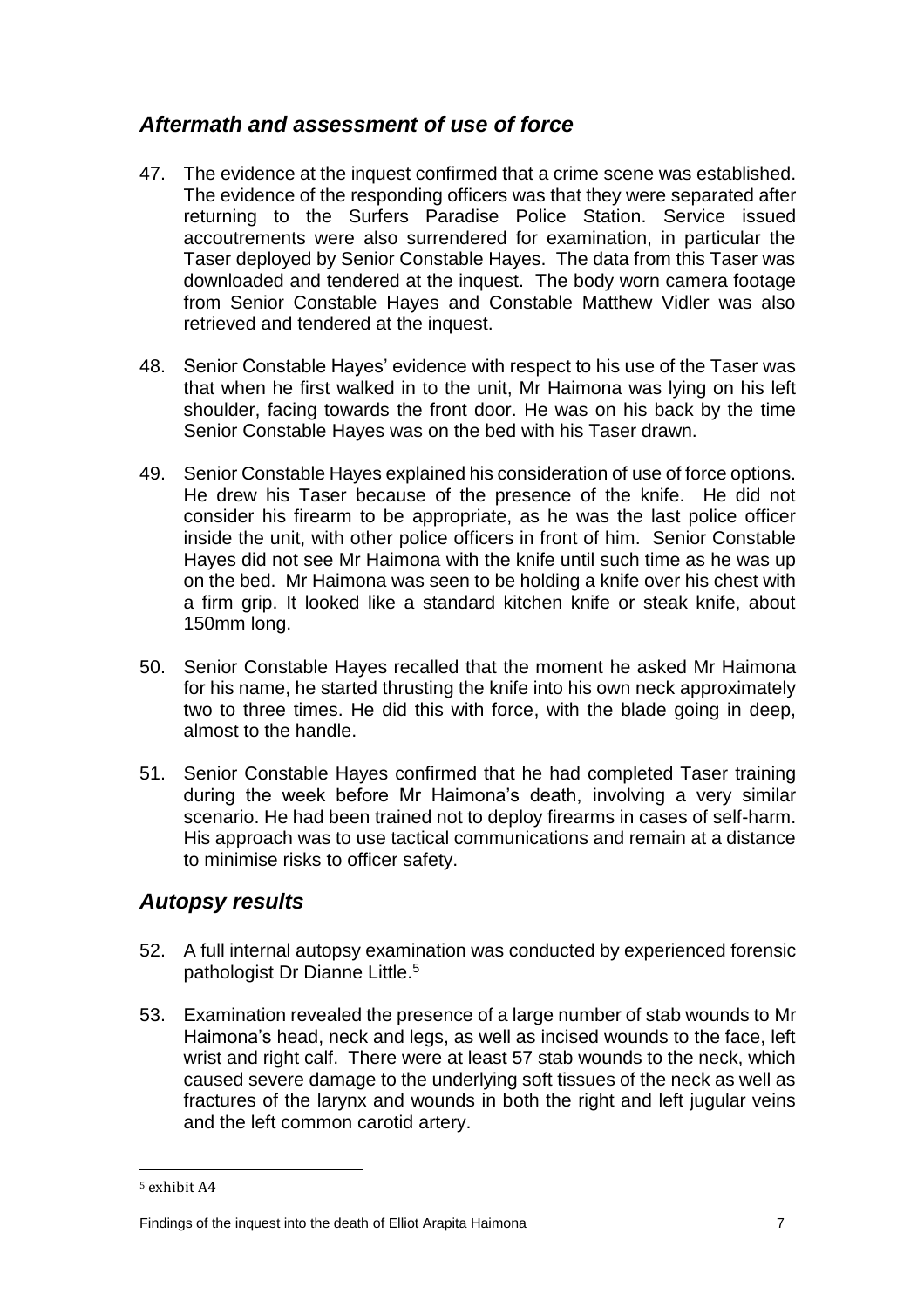- 54. Dr Little considered that these wounds would have resulted in significant blood loss. The stab wounds to the neck were the direct cause of death. The other stab wounds to the legs, face and scalp did not pass through any vital structures. Dr Little's opinion was that all of the stab and incised wounds could have been self-inflicted.
- 55. Dr Little noted red marks on Mr Haimona's wrists consistent with the use of handcuffs, and a Taser barb was embedded in the front of the right shoulder. There was no evidence of significant natural disease to cause or accelerate death.
- 56. Toxicological analysis detected minor levels of methylamphetamine and its breakdown product, amphetamine. This was not considered to have contributed to the death in any way. Contrary to Mr Yorke's statements to the QPS, toxicology did not reveal the presence of cannabis or its constituents in Mr Haimona's blood.
- 57. Dr Little determined the formal cause of death to be from stab wounds to the neck.

### *Investigation findings*

- 58. The ESC investigation relevantly addressed Senior Constable Hayes' use of the Taser. It was confirmed that the Taser had been signed out by Senior Constable Hayes at the Surfers Paradise police station at about 10:00pm on 27 January 2015. The data downloaded from the device after the incident confirmed the deployment of the Taser at an initial 5 second cycle, and then a further five second cycle. This data was consistent with the evidence given by Senior Constable Hayes and Constable Hurley.
- 59. The ESC investigation found the responding officers attended the incident in a timely manner upon receipt of the job details. Upon entering the unit and observing Mr Haimona stabbing himself in the neck, Senior Constable Hayes and Constable Hurley made a threat assessment, with Senior Constable Hayes choosing the use of force option of the Taser to stop the threat of the knife. This was an appropriate choice in the circumstances. The deployment of the Taser was successful, allowing Constable Hurley to control Mr Haimona's actions, and facilitating his restraint.
- 60. The ESC investigation concluded that there was no misconduct displayed by any of the officers involved and further concluded that no disciplinary proceedings were required. I accept the conclusions of Detective Sergeant Gillam in this regard.
- 61. The police officers were separated after they were stood down from duty and after the Regional Duty Officer had examined the body worn camera footage of the incident. I am satisfied that the integrity of the evidence of the officers was suitably preserved.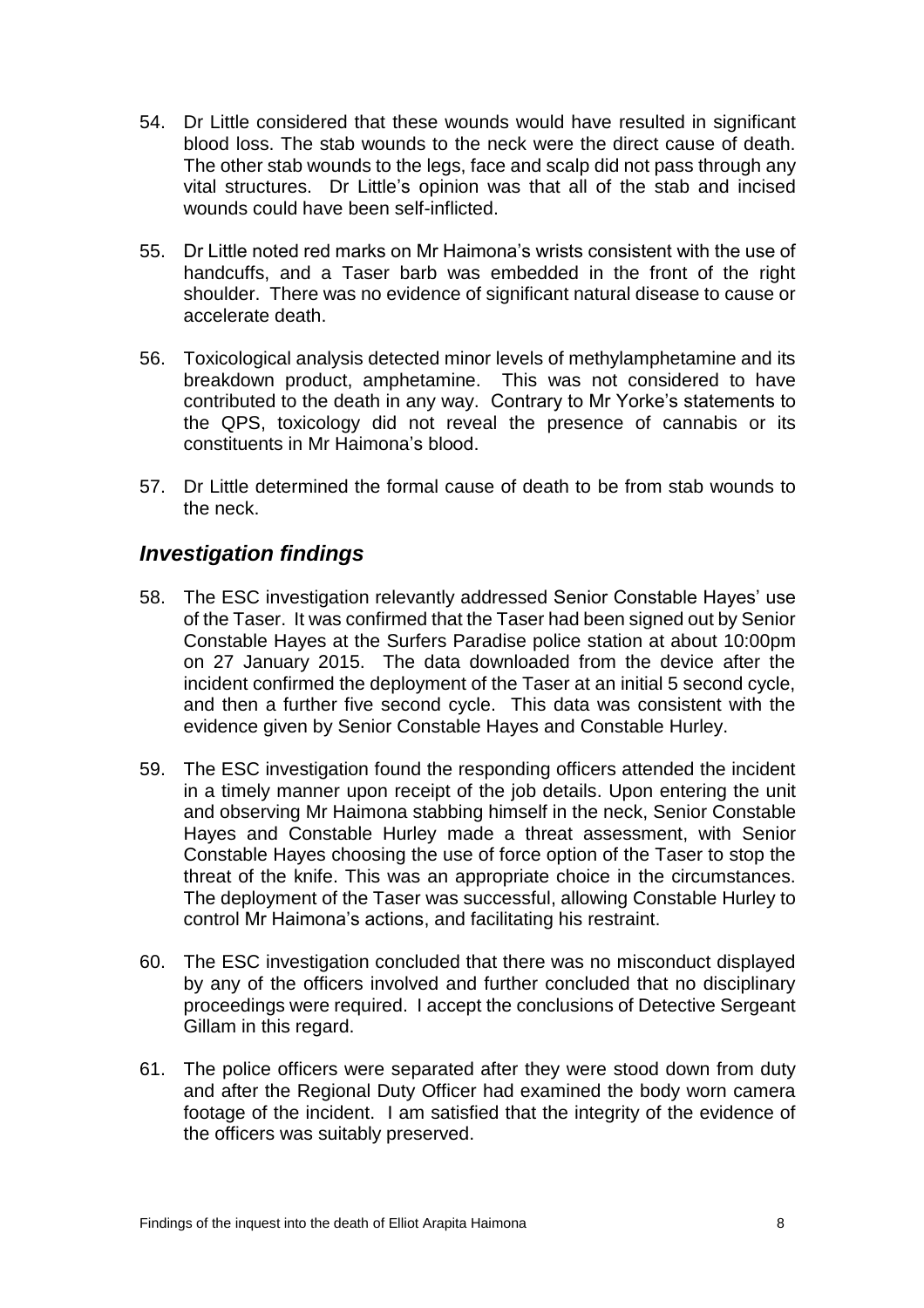## <span id="page-10-0"></span>**Conclusions**

- 62. After considering all of the evidence, I conclude that Mr Haimona died as a result of his own actions, after he inflicted multiple stab wounds to his neck and other parts of his body. I find that none of the police officers or other persons at the Surfers Paradise Motor Inn on 27 January 2015 caused or contributed to his death in any way.
- 63. I am satisfied that the actions and decisions made by the attending police officers in the immediate lead up to Mr Haimona's death were appropriate and timely. Mr Haimona's death could not have reasonably been prevented by the attending officers.
- 64. I am satisfied that the investigation conducted into Mr Haimona's death by the Ethical Standards Command was appropriate, thorough, and covered all relevant areas of investigation. I am satisfied that the protocols established to investigate deaths in custody in accordance with the *Coroners Act 2003*, and Queensland Police Operational Procedures Manual were complied with.

### <span id="page-10-1"></span>**Findings required by s45**

65. I am required to find, as far as is possible, the medical cause of death, who the deceased person was and when, where and how he came by his death. As a result of considering all of the material contained in the exhibits, I am able to make the following findings:

<span id="page-10-6"></span><span id="page-10-5"></span><span id="page-10-4"></span><span id="page-10-3"></span><span id="page-10-2"></span>

|                    | <b>Identity of the deceased</b> – The deceased person was Elliot Arapita<br>Haimona.                                                                       |
|--------------------|------------------------------------------------------------------------------------------------------------------------------------------------------------|
| How he died -      | Mr Haimona died as a result of his own<br>actions, by way of inflicting a large<br>number of stab wounds to his neck, face<br>and other parts of his body. |
| Place of death $-$ | He died at the Gold Coast University<br>Hospital, Gold Coast in the State of<br>Queensland.                                                                |
| Date of death -    | He died on 28 January 2015.                                                                                                                                |
| Cause of death –   | Mr Haimona died as a result of stab<br>wounds to the neck.                                                                                                 |